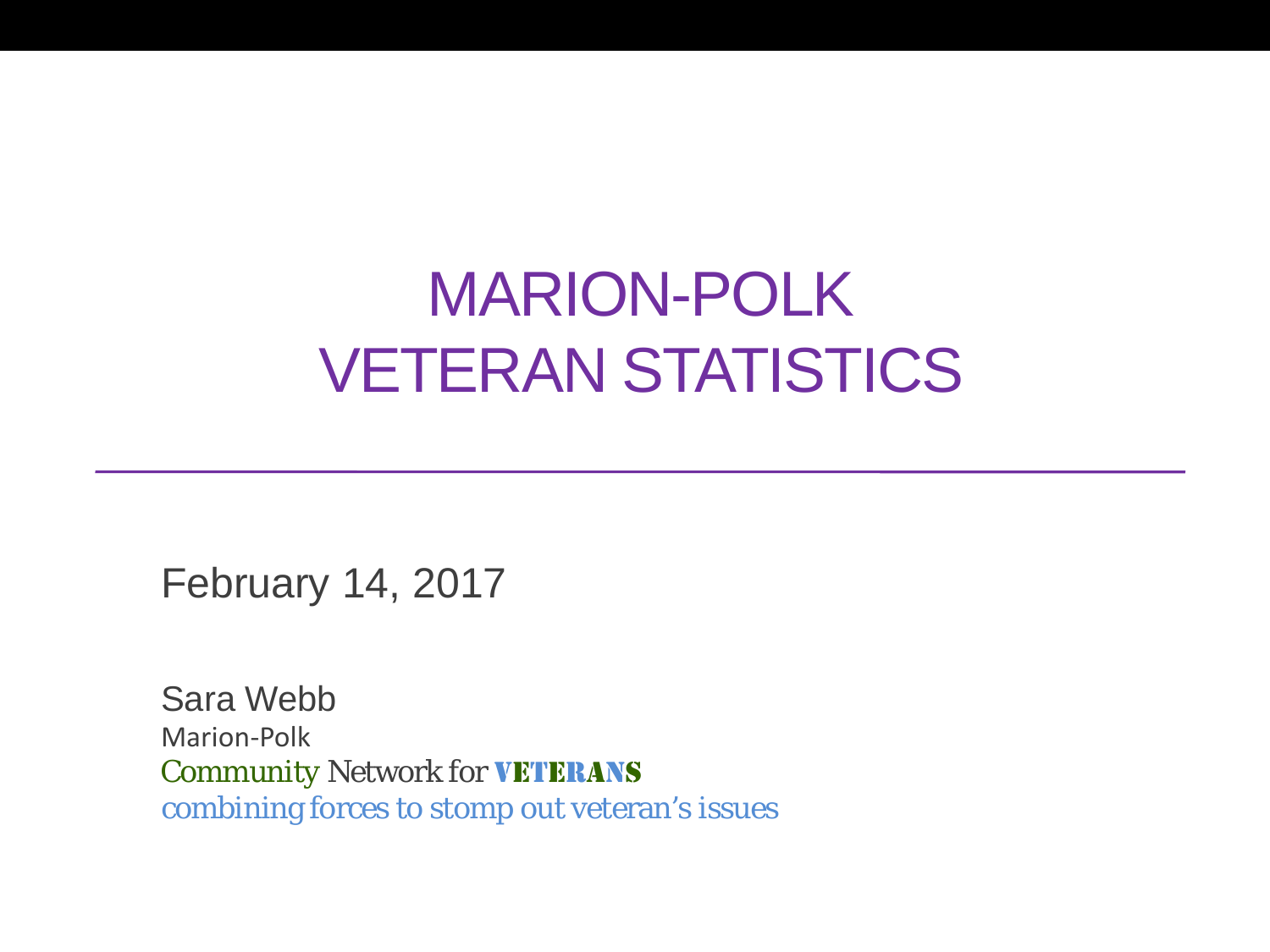# Of those screened since Oct 1 2016

#### • **93 Households with military service;**

- 26 of those were families
- 13 National Guard/Army Reserve Only

oOf the 93 households on the active list they screened into:

- o PSH: 32 (34.4%)
- o TH/RRH: 58 (62.3%)
- o Diversion: 2 (2.2%)
- $\circ$  Mental Health : 35 (37%)
- o VI-SPDAT Average: 8.96; Range 2-16.
- o Chronic: 36/93 (38.7 percent).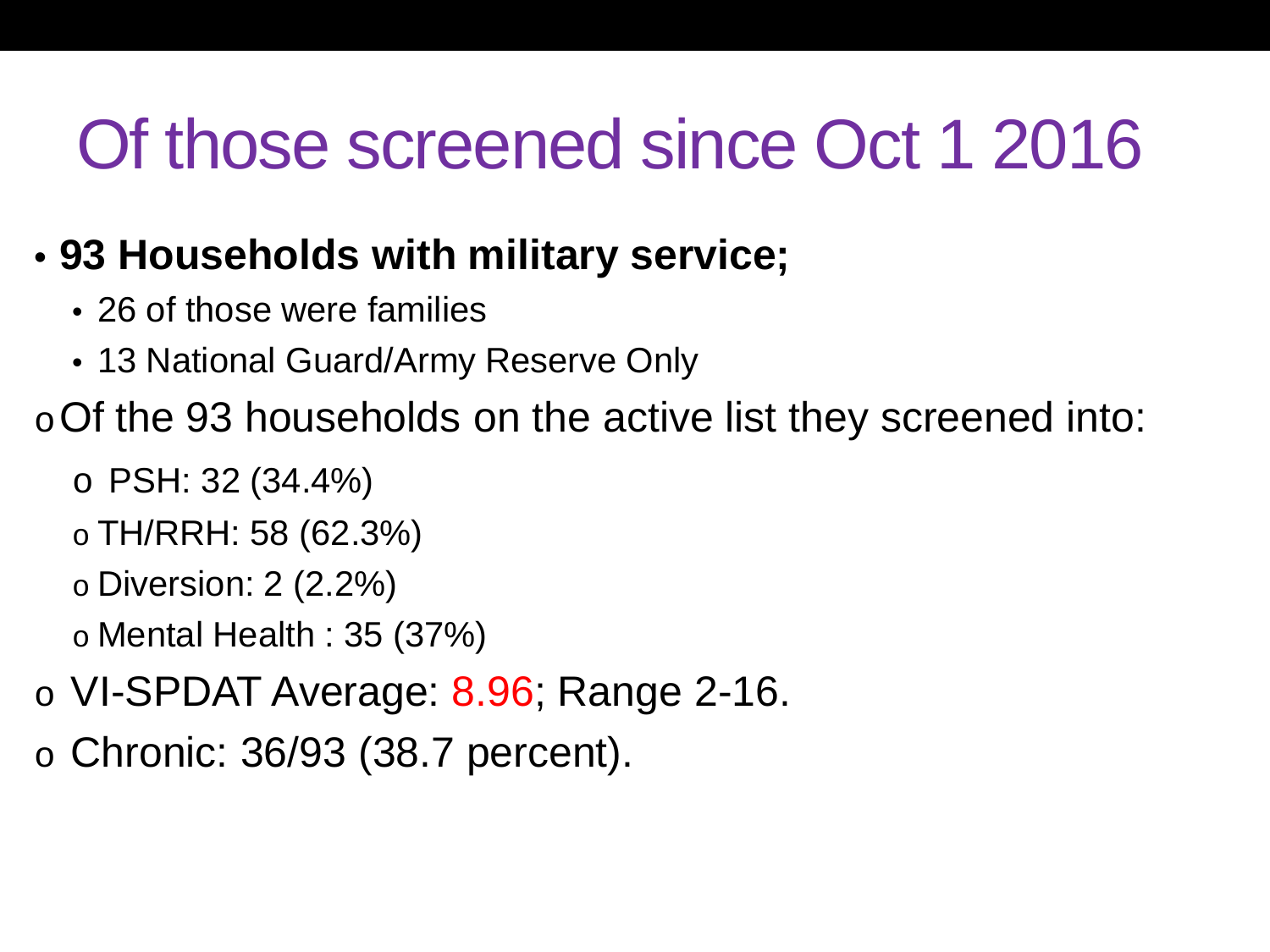# Results: Population

- 33 of 93 Households left treatment, prison or a hospital in the last year. 35.4 percent
- 29 of 93 Households were in a shelter
	- 31.2 percent.
- 25 of 93 Households had evictions in the last 5 years.
	- 26.9 percent.
- Median Age: 54 years, 5 months.
- 19 of 93 Report DV (20 percent); 6 fleeing (6.4 percent).
- Average Income: \$8,943.
	- VA Benefits 12/93; Social Security 32/93; Employment 13/93.
- Average Instances of Homelessness last three years:
	- 2.41 years.